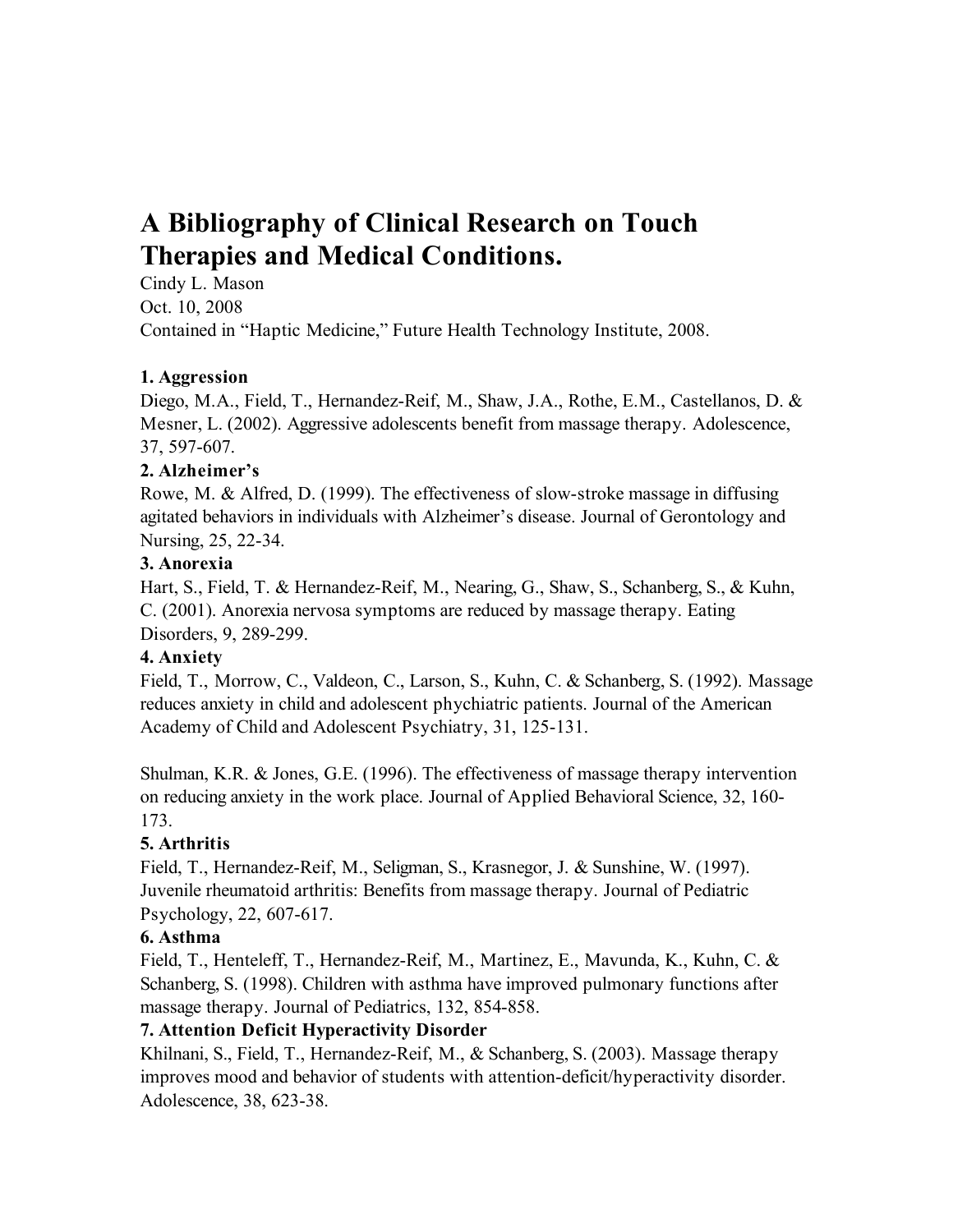### **8. Autism**

Escalona, A., Field, T., Singer-Strunk, R., Cullen, C., & Hartshorn, K. (2001). Improvements in the behavior of children with autism. Journal of Autism and Developmental Disorders, 31, 513-516.

#### **9. Back Pain**

Ernst, E. (1999). Massage therapy for low back pain: a systematic revierw. Journal of Pain Symptom Management, 17, 65-69.

Ginsberg, F. and Famaey, J. P. (1987). A double-blind study of topical massage with Rado-Salil ointment in mechanical low-back pain. Journal of International Medical Research, 15, 148-153.

Hernandez-Reif, M., Field, T., Krasnegor, J., & Theakston, H. (2001). Lower back pain is reduced and range of motion increased after massage therapy. International Journal of Neuroscience, 106, 131-145.

#### **10. Behavior Problems**

Escalona, A., Field, T., Cullen, C., Hartshorn, K., & Cruz, C. (2001). Behavior problem preschool children benefit from massage therapy. Early Child Development and Care 161, 1-5.

#### **11. Blood Flow**

Mori, H., Ohsawa, H., Tanaka, T.H., Taniwaki, E., Leisman, G. & Nishijo, K. (2004). Effect of massage on blood flow and muscle fatigue following isometric lumbar exercise. Med Sci Monit, 10, 173-8.

### **12. Blood Pressure**

Kurosawa, M., Lundeberg, T., Agren, G., Lund, I., & Uvnas-Moberg, K. (1995). Massage-like stroking of the abdomen lowers blood pressure in anesthetized rats: influence of oxytocin. Journal of the Autonomic Nervous System, 56, 26-30

#### **13. Breast Cancer**

Hernandez-Reif, M., Field, T., Ironson, G., Beutler, J., Vera, Y., Hurley, J., Fletcher, M., Schanberg, S., Kuhn, C., & Fraser, M. (2005). Natural killer cells and lymphocytes increase in women with breast cancer following massage therapy. International Journal of Neuroscience, 115, 495-510

#### **14. Cancer**

Rexilius, S.J., Mundt, C., Erickson Megel, M., & Agrawal, S. (2002). Therapeutic effects of massage therapy and handling touch on caregivers of patients undergoing autologous hematopoietic stem cell transplant. Oncology Nursing Forum, 29, E35-44.

### **15. Cardiovascular**

Lewis, P., Nichols, E., Mackey, G., Fadol, A., Sloane, L., Villagomez, E., & Liehr, P. (1997). The effect of turning and backrub on mixed venous oxygen saturation in critically ill patients. American Journal of Critical Care, 6, 132-140.

### **16. Cerebral Palsy**

Hernandez-Reif, M., Field, T., Largie, S., Diego, M., Manigat, N., Seonanes, J., Bornstein, J. & Waldman, R. (2005). Cerebral Palsy symptoms in children decreased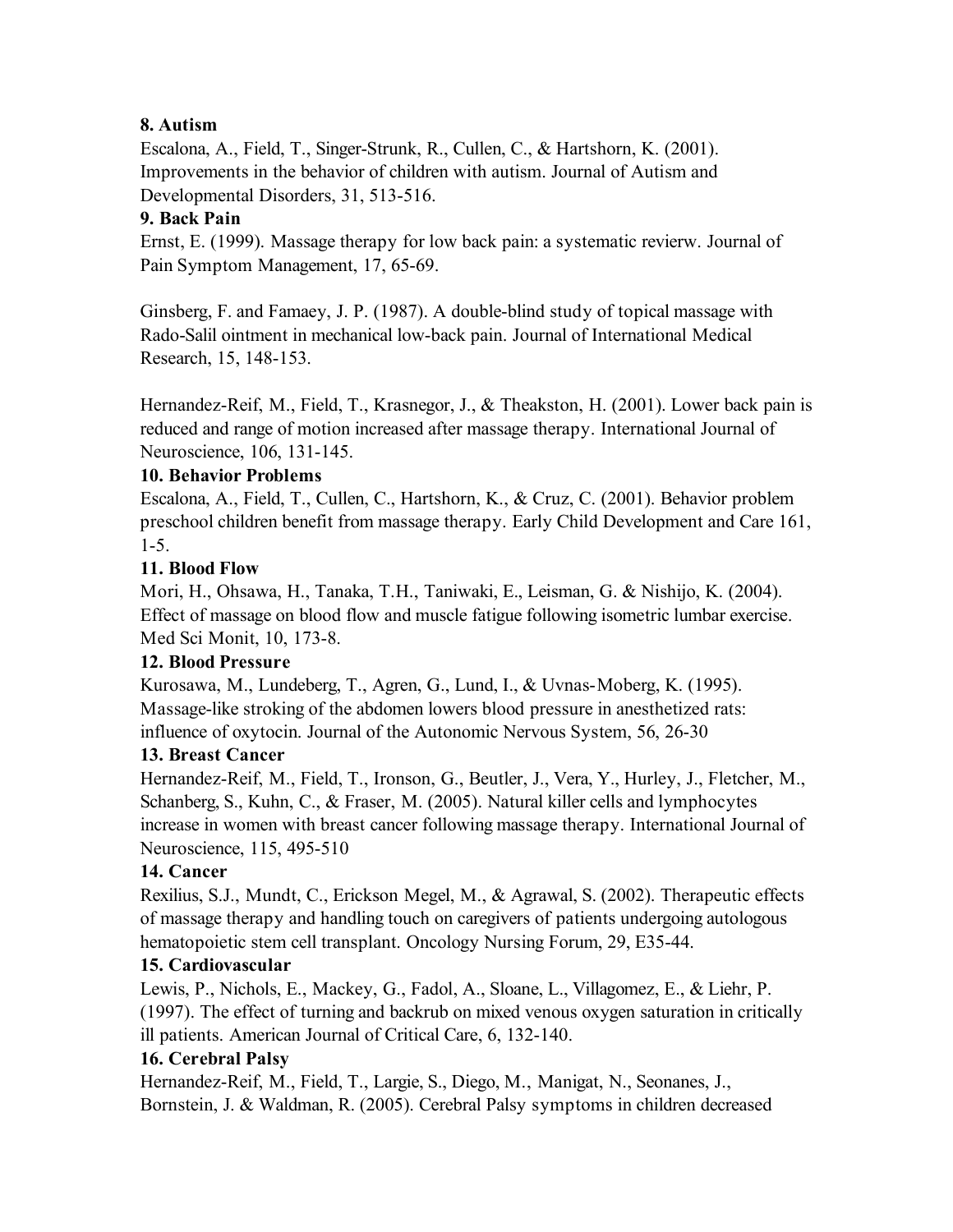following massage therapy. Journal of Early Child Development and Care, 175, 445-456. **17. Chronic Fatigue Syndrome**

Field, T, Sunshine, W., Hernandez-Reif, M., Quintino, O., Schanberg, S., Kuhn, C., & Burman, I. (1997). Chronic fatigue syndrome: massage therapy effects on depression and somatic symptoms in chronic fatigue syndrome. Journal of Chronic Fatigue Syndrome, 3, 43-51.

# **18. Cocaine Exposure**

Wheeden, A., Scafidi, F.A., Field, T., Ironson, G., Valdeon, C. & Bandstra, E. (1993). Massage effects on cocaine-exposed preterm neonates. Journal of Developmental and Behavioral Pediatrics, 14, 318-322.

### **19. Cognition (Learning)**

Cigales, M., Field, T., Lundy, B., Cuadra, A., Hart, S. (1997). Massage enhances recovery from habituation in normal infants. Infant Behavior and Development, 20, 29-34.

Hart, S., Field, T., Hernandez-Reif, M., & Lundy, B. (1998). Preschoolers'cognitive performance improves following massage. Early Child Development & Care, 143, 59-64.

# **20. Constipation**

Bishop, E., McKinnon, E., Weir, E., & Brown, D.W. (2003). Reflexology in the management of encopresis and chronic constipation. Paediatr Nrs., 15, 20-1.

### **21. Cystic Fibrosis**

Hernandez-Reif, M., Field, T., Krasnegor, J., Martinez, E., Schwartzman, M. & Mavunda, K. (1999). Children with cystic fibrosis benefit from massage therapy. Journal of Pediatric Psychology, 24, 175-181.

**22. Dental Pain** Ottoson, D., Ekblom, A., & Hansson, P. (1981). Vibratory stimulation for the relief of pain of dental origin. Pain ,10, 37-45.

# **23. Depression**

Onozawa, K., Glover, V., Adams, D., Modi, N., & Kumar, R.C. (2001). Infant massage improves mother-infant interaction for mothers with postnatal depression. Journal of Affective Disorders, 63(1-3).

# **24. Dermatitis**

Anderson, C., Lis-Balchin, M., & Kirk-Smith, M. (2000). Evaluation of massage with essential oils on childhood atopic eczema. Phytotherapy Research, 14, 452-6.

### **25. Diabetes**

Field, T., Hernandez-Reif, M., LaGreca A., Shaw, K., Schanberg, S., & Kuhn, C. (1997). Massage therapy lowers blood glucose levels in children with Diabetes Mellitus. Diabetes Spectrum ,10, 237-239.

# **26. Down Syndrome**

Hernandez-Reif, M., Field, T., Bornstein, J. & Fewell, R. (2006). Children with Down Syndrome improved in motor function and muscle tone following massage therapy. Journal of Early Child Development and Care, 176, 395-410..

# **27. Elderly**

Field, T., Hernandez-Reif, M., Quintino, O., Schanberg, S. & Kuhn, C. (1998). Elder retired volunteers benefit from giving massage therapy to infants. Journal of Applied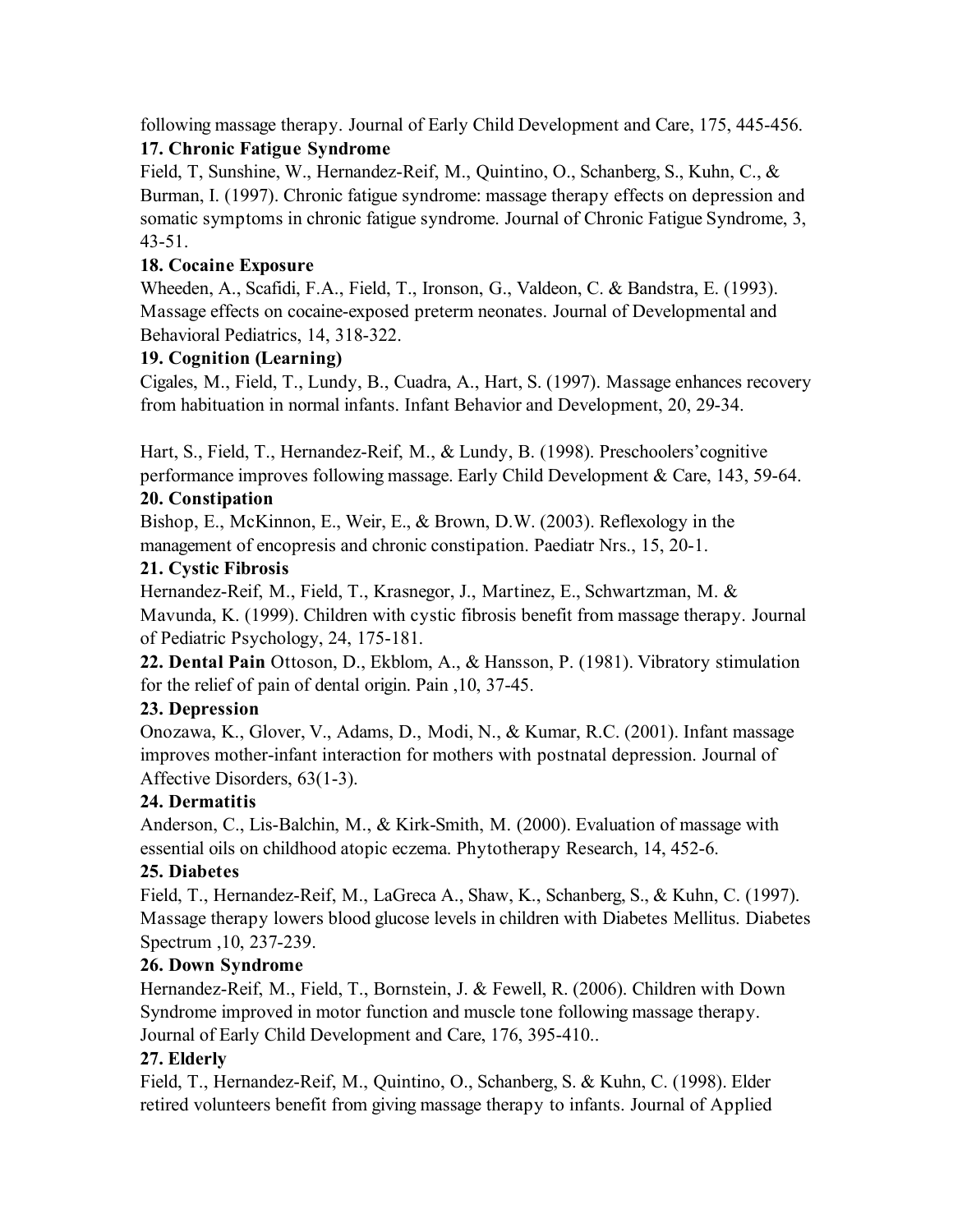Gerontology, 17, 229-239.

### **28. Fibromyalgia**

Field, T., Diego, M., Cullen, C., Hernandez-Reif, M., & Sunshine, W. (2002). Fibromyalgia pain and substance P decreases and sleep improves following massage therapy. Journal of Clinical Rheumatology.

# **29. Headache**

Hernandez-Reif, M., Field, T., Dieter, J., Swerdlow. & Diego, M., (1998). Migraine Headaches are Reduced by Massage Therapy. International Journal of Neuroscience, 96, 1-11.

# **30. HIV**

Diego, M.A., Hernandez-Reif, M., Field, T., Friedman, L. & Shaw, K. (2001). HIV adolescents show improved immune function following massage therapy. International Journal of Neuroscience, 106, 35-45

# **31. Hypertension**

Hernandez-Reif, M., Field, T., Krasnegor, J., Theakston, H., Hossain, Z., & Burman, I. (2000). High blood pressure and associated symptoms were reduced by massage therapy. Journal of Bodywork and Movement Therapies, 4, 31-38.

### **32. Job Stress**

Field, T., Ironson, G., Scafidi, F., Nawrocki, T., Goncalves, A., Burman, I., Pickens, J., Fox, N., Schanberg, S., & Kuhn, C. (1996). Massage therapy reduces anxiety and enhances EEG pattern of alertness and math computations. International Journal of Neuroscience, 86, 197-205.

### **33. Leukemia**

Field, T., Cullen, C., Diego, M., Hernandez-Reif, M., Sprinz, P., Beebe, K., Kissel, B., & Bango-Sanchez, V. (2001). Leukemia immune changes following massage therapy. Journal of Bodywork and Movement Therapies, 5, 271-274.

### **34. Multple Sclerosis**

Siev-Ner, I., Gamus, D., Lerner-Geva, L., & Achiron, A. (2003). Reflexology treatment relieves symptoms of multiple sclerosis: a randomized controlled study. Mult Scler., 9, 356-61.

### **35. Nausea**

Ming, J.L., Kuo, B.I., Lin, J.G., & Lin, L.C. (2002). The efficacy of acupressure to prevent nausea and vomiting in post-operative patients. J Adv Nurs., 39, 343-51.

### **36. Organ Transplant**

Sempell, P. Jin Shin Jyutsu and Modern Medicine Ancient Art Meets Heart Transplant in Massage & Bodywork magazine, April/May, 2000.

# **37. Pain**

Lundeberg, T., Abrahamsson, P., & Haker, E. (1987). Vibratory stimulation compared to placebo in alleviation of pain. Scandinavian Journal of Rehabilitation Medicine, 19, 153- 158.

Nixon, M., Teschendorff, J., Finney, J., & Karnilowicz, W. (1997). Expanding the nursing repertoire: The effect of massage on post-operative pain. Australian Journal of Advanced Nursing, 14, 21-26.